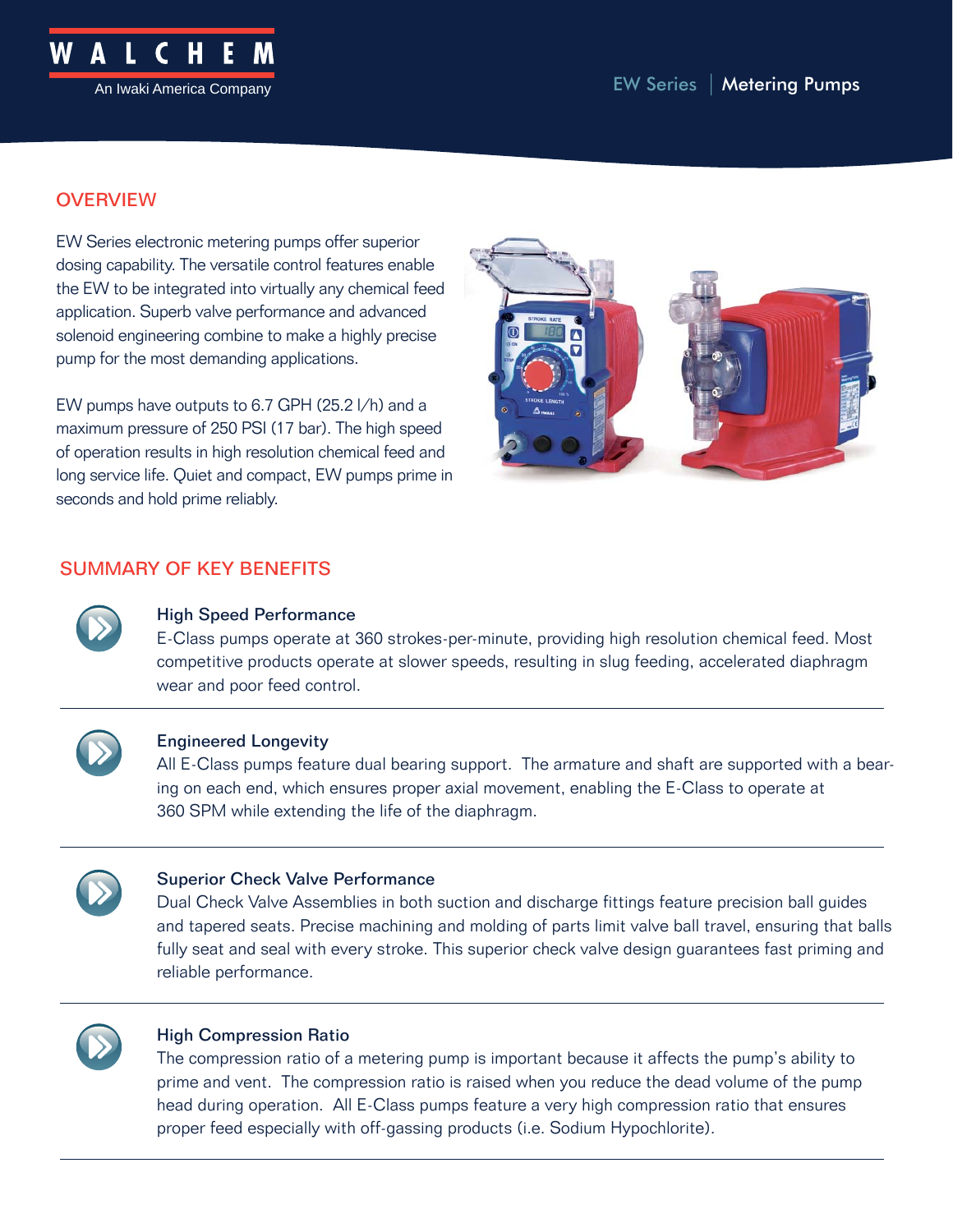### IP65 Construction

The rugged Polyphenylene Oxide (PPO) enclosure is equipped with a durable clear cover to protect the membrane switches and stroke control of the pump, which are mounted opposite the liquid end. The display utilizes a high temperature LCD that provides extra protection from sunlight in outdoor applications.



### Control Features

All EW Series pumps come equipped with pulse and stop input/output control.

- Feed Accuracy Powered by the E-Class 360 Stroke-Per-Minute technology, the EW has an incredible turndown ratio of 1800:1 ensuring precise feed control for any application.
- **Pulse Output The EW pump is capable of sending a pulse out synchronous with** pump operation to control a second pump or connect to a PLC or similar device.
- Stop Input/Output A stop input contact will stop the pump operation and close a stop output contact for alarm or remote notification. A red light visibly indicates a stopped condition.
- **Pre-Stop Input Orange light that gives warning, but pump continues to operate.**



- Analog Input Control Fixed or fully programmable response to mA input (4-20, 20-4, 0-20, 20-0) allows the input to be scaled to any desired slope.
- **Pulse Input Control Pulse input with multiply and** divide features (1-9999). 12VDC output power supply for Hall Effect water meters.
- Flow Display After calibration the EW will display the flow rate. As long as stroke length is constant the pump will accurately display flow rate. In cases where the pump is being controlled external with a pulse the pump will display and count down remaining flow based on the pulse input. Coupled with the Posiflow feed verification, the EW is equipped to ensure proper feed to your application.



Feed Verification - The EW is equipped with 3 pre-programmed modes for accepting our Posiflow Feed Verification Sensor. The Posiflow provides a pulse feedback to the pump to verify prime and proper feed. Depending on the mode, the user can program the pump to stop, continue operating and/or send an alarm based on the Posiflow input.



- Quick-Prime Hold 2 keys down and pump runs at  $\sum$ 100% of speed to prime quickly without adjusting application settings.
- Keypad Lock-Out Keypad functions can be locked out providing feed security, programming integrity and protection from unwanted adjustments.
- **Easy Draw-Down Calibration In the cali**bration mode the user only needs to start and stop the pump, enter the draw-down volume and the pump calibrates volumeper-stroke.

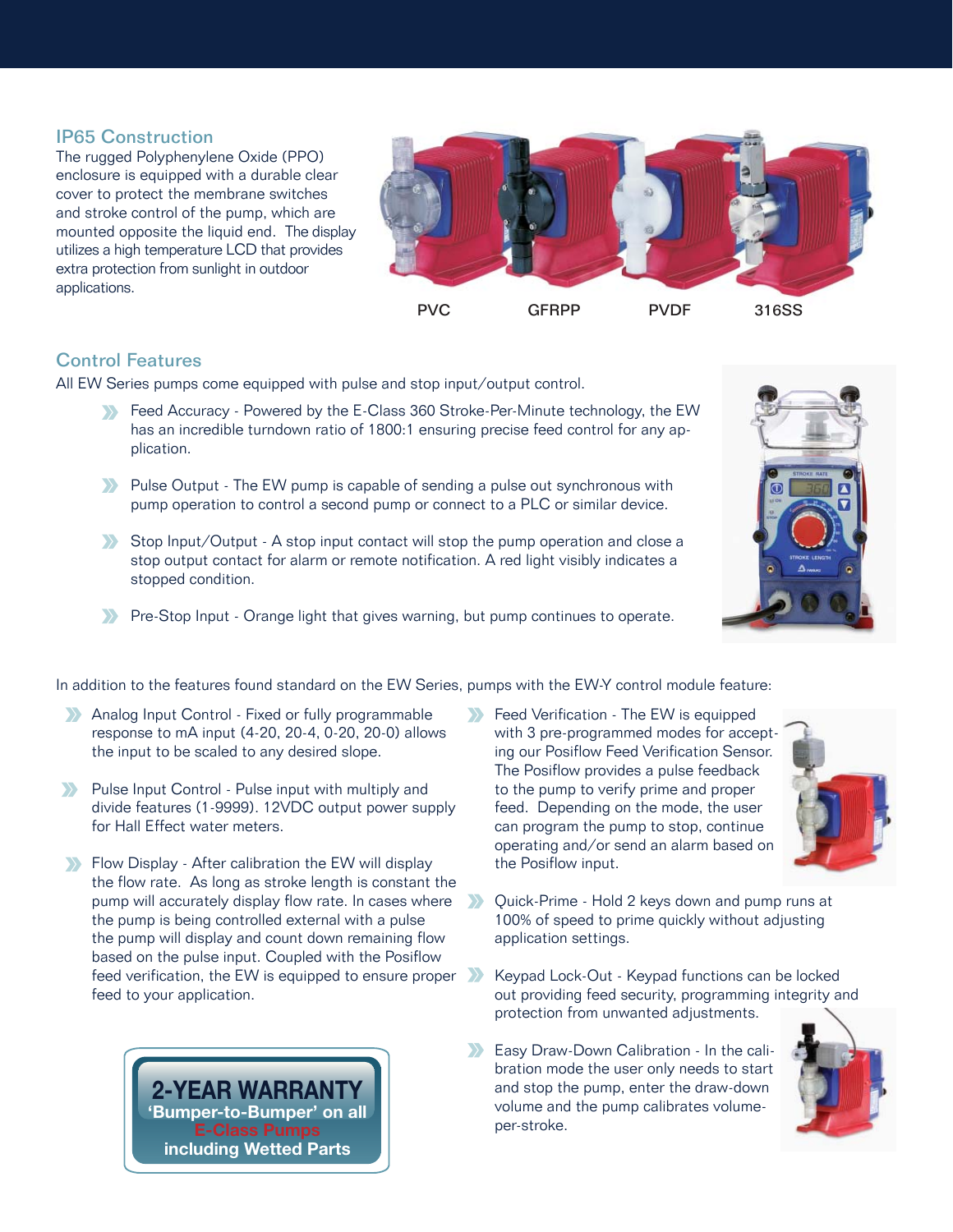## Electrical Specifications

| <b>FW</b>              | <b>FWB</b>   | <b>FWC</b>   |
|------------------------|--------------|--------------|
| 50/60 Hz, single phase | 20 Watt avg. | 22 Watt avg. |
| 115 VAC $+10\%$        | 0.8 Amp max. | 1.2 Amp max. |
| 230 VAC $+10\%$        | 0.4 Amp max. | 0.6 Amp max. |
|                        |              |              |

Shipping Weight 12 lbs. (5.5 kg) 14 lbs. (6.4 kg)

# Safety Performance

The EW Series metering pumps are tested by Intertek to UL and CSA standards. They are certified by NSF International to NSF/ANSI Std. 61.



## Operating Conditions

|                     | Ambient Temperature: 32 to 122°F (0 to 50°C) |                                                                                                         |
|---------------------|----------------------------------------------|---------------------------------------------------------------------------------------------------------|
| Relative Humidity:  | to 85%                                       |                                                                                                         |
| Liquid Temperature: | PVC liquid ends:                             | 32 to 104 $\degree$ F (0 to 40 $\degree$ C)                                                             |
|                     | PP, PVDF, SS liquid ends:                    | 32 to 140°F (0 to 60°C).                                                                                |
|                     |                                              | Below $32^{\circ}F$ (0 $^{\circ}C$ ), pump is limited to 70% of maximum pressure. Liquid cannot freeze. |

## **Dimensions**





Mounting Dimensions

| <b>EW Model</b> |       |       |       |        |       |       |       |       |
|-----------------|-------|-------|-------|--------|-------|-------|-------|-------|
| 11,16, 21       |       | 3.94" | 0.24" | 13.15" | 4.17" |       |       |       |
| 31, 36          | 4.57" |       |       |        |       | 1.57" | 0.59" | 0.79" |

#### all dimension in inches

| <b>EW Model</b> |                   | ₽<br>ٮ           |      | ີ    |                                                                |      |      |      |      |        | ΙVΙ                |                   | W    |
|-----------------|-------------------|------------------|------|------|----------------------------------------------------------------|------|------|------|------|--------|--------------------|-------------------|------|
| 11, 16, 21      | 9.92 <sup>1</sup> | .46 <sup>1</sup> | 2.24 | 0.77 | $\varnothing'/4 \times \varnothing'$ /8                        | 0.39 | .917 | .42  | 3.94 | 12.361 | 6.30 <sup>2</sup>  | 7.64 <sup>1</sup> | 4.92 |
| 31, 36          | 10.12             | .50              | 2.24 | 0.93 | $\varnothing^{\vee}\!\!\vartriangletimes\!\!\varnothing$<br>"י | 0.39 | 9.17 | 0.71 | 3.94 | 12.56  | $\rightarrow$<br>. | 8.43              | 4.92 |

Notes for EW11, 16, 21:

1. Addition of a Multifunction valve increases overall length by 0.37". Addition of an Auto Air Vent Valve increases overall length by 1.59"

2. Addition of a Multifunction Valve increases discharge height by 0.22". No change for the Auto Air Vent Valve.

3. Addition of a Multifunction Valve increases overall liquid end height by 1.16". No change for the Auto Air Vent Valve.